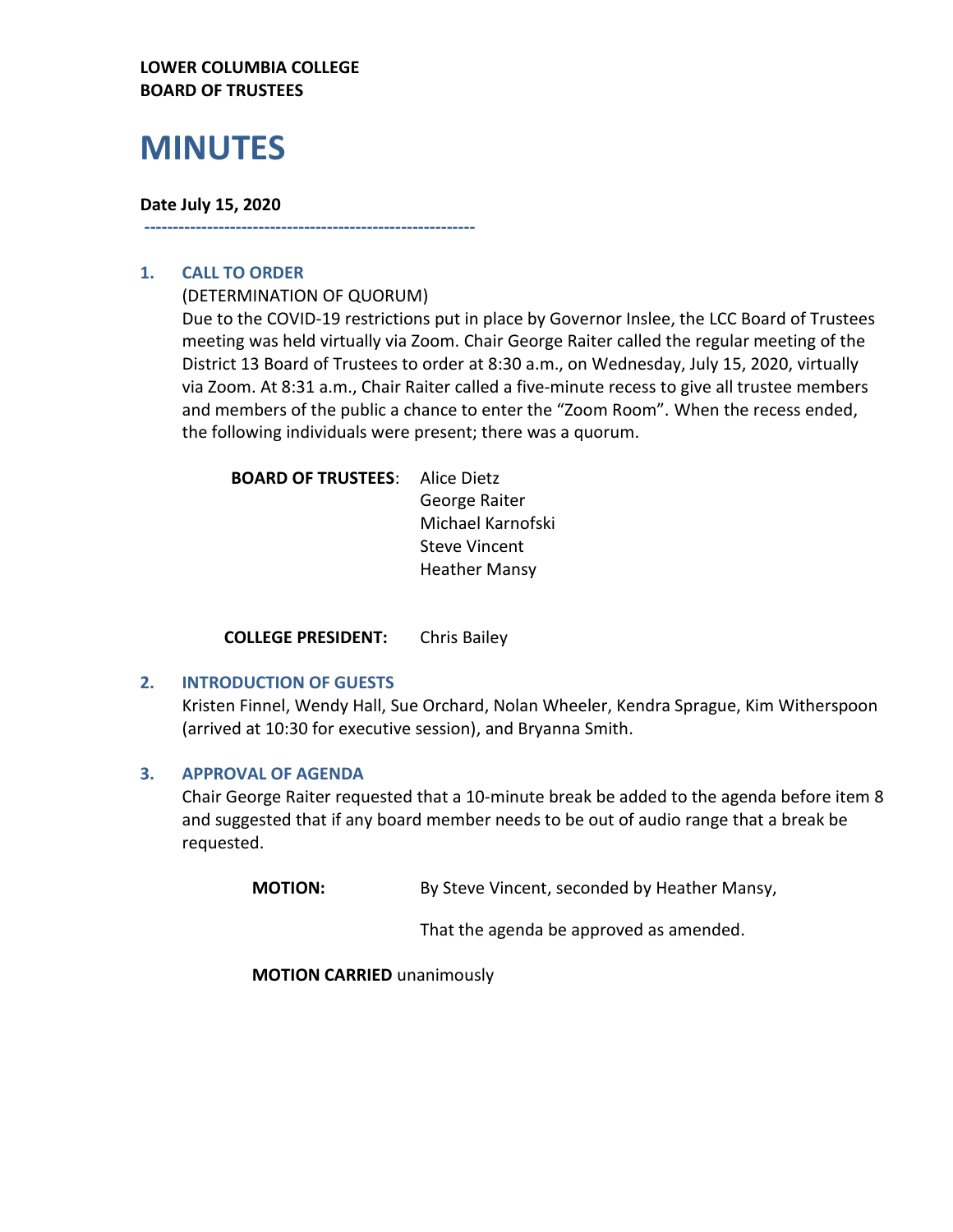#### **4. CONSENT AGENDA**

The following consent items were offered for the Board's consideration. **4A.** Minutes of the June 17, 2020 Regular Board Meeting

**MOTION:** By Heather Mansy, seconded by Mike Karnofski,

That the consent agenda be approved as presented.

#### **MOTION CARRIED unanimously.**

#### **5. COLLEGE INPUT**

#### **5A. President's Report –**

President Chris Bailey reported that enrollment numbers are not looking great at LCC in the current environment. At this time, there are no fall numbers to report but enrollments are down about 14% for spring quarter and about 10.6% for summer quarter. For fall quarter, some classes will be done with a face-to-face component. Some students cannot survive in an online environment and these types of courses could assist these students with getting to completion. The list of courses to go "hybrid" is being created based on student need and then will be presented to faculty for input. The finalized list should be completed by the end of this week. The intent is for LCC to remain primarily remote, while still serving students who are falling through the cracks. The prof-tech classes that have been offered on campus since spring will continue to run as scheduled and general education courses will be added as well. A lot of the decision making depends on what is happening with the pandemic in the area.

Board member Mike Karnofski inquired about science lab courses coming back to campus for face-to-face instruction. President Bailey explained that each course is being evaluated on a case by case basis. There are also numerous international students waiting to come to campus. Bringing some courses back as hybrid courses provides an opportunity for those students to attend LCC.

Vice President of Instruction, Kristen Finnel

- $\checkmark$  Working with the Deans to determine which courses would be most necessary and beneficial to students to be brought back to face-to-face instruction
- $\checkmark$  Some faculty have been having discourse about courses returning to campus
- $\checkmark$  Met with the union president to clear up some concerns that faculty are having

Vice President of Administrative Services - Nolan Wheeler

- $\checkmark$  Emphasized that the governor, in his "safe start" plan, has asked higher education institutions to identify their critical service shortfalls
- $\checkmark$  The EOC team has been working diligently to identify these shortfalls and to create plans to bring back these critical services (some of which include courses)
- $\checkmark$  The current renovation projects happening on campus are going very well
- $\checkmark$  There are a lot of moving pieces involved in trying to estimate the budget for next year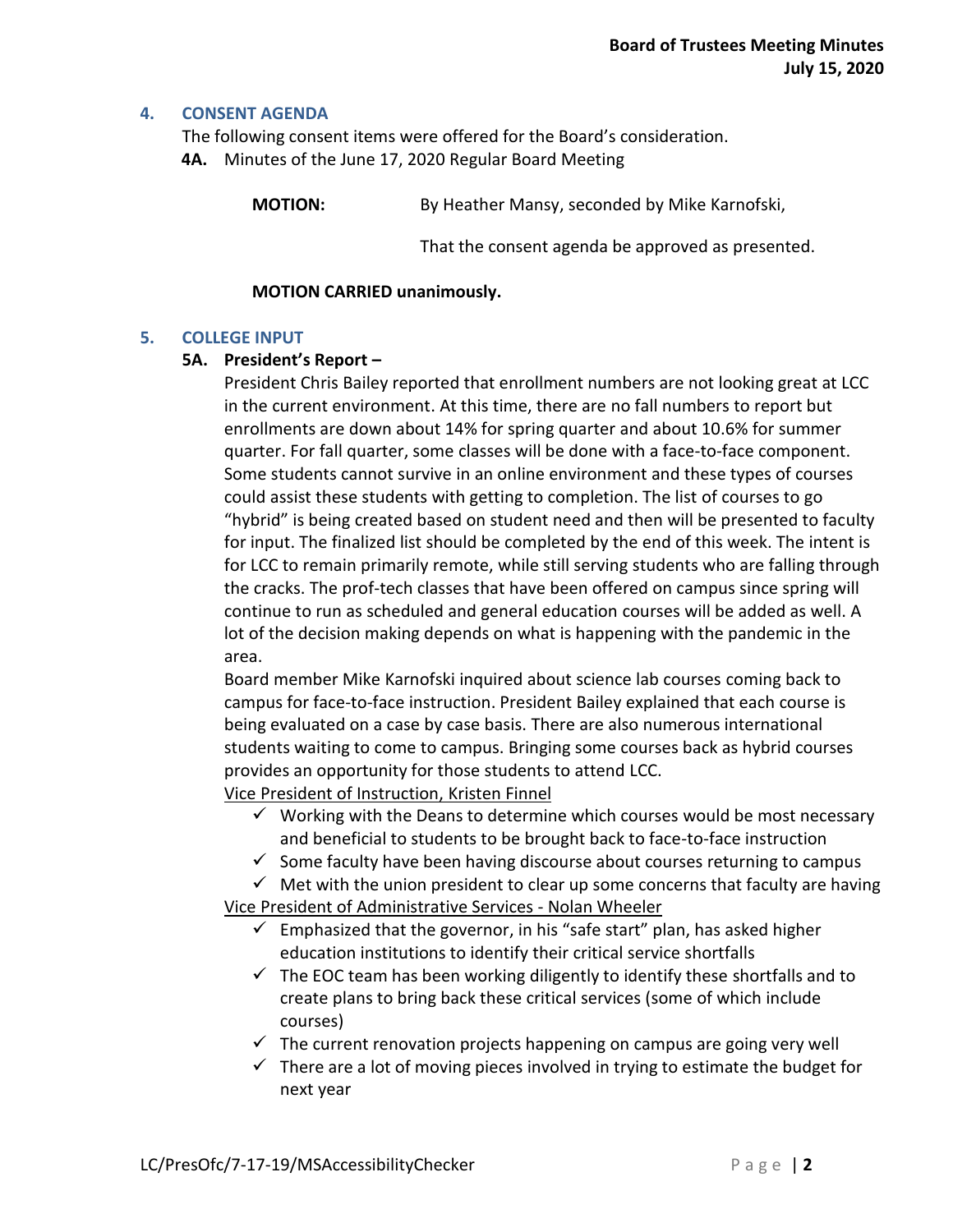## Vice President of HR and Legal Affairs, Kendra Sprague

- $\checkmark$  The ctclink conversion has affected scholarship awarding ability, but the foundation team is hopeful that awarding will start no later than next week
- $\checkmark$  The delay in scholarship awarding may have an impact on fall enrollment numbers
- $\checkmark$  The Students in Need Campaign is continuing and is at \$30,000 raised
- $\checkmark$  Voluntary furloughs for employees were instituted in early July and about 70 employees are participating
- $\checkmark$  If the unemployment federal supplement benefits end July 25, like currently expected, many employees will likely discontinue their voluntary furloughs

# Vice President of Student Services, Sue Orchard

- $\checkmark$  There is a really strong team in the student services department who are working diligently to assist students and many can effectively do so online
- $\checkmark$  There is a gap for students who do not have proper access to technology so the one stop is now open, by appointment only, to aid students with enrollment
- $\checkmark$  Emergency CARES Act funding is being distributed this week
- $\checkmark$  There are some new Title IX regulations that go into place in August, meaning some changed to WACS will be coming soon

Vice President of Effectiveness and College Relations, Wendy Hall

- $\checkmark$  The effectiveness and college relations team have been very focused on enrollment promotions
- $\checkmark$  Online time and leave reporting has been very beneficial during the pandemic
- $\checkmark$  There are some very helpful student tools in ctcLink

# **5B. Head Start/ECEAP Written Report** –

- $\checkmark$  The written report includes the program reports for April and May 2020
- $\checkmark$  The board members had no questions on the report

# **6. PUBLIC COMMENT** - None

# **7. BOARD BUSINESS/INFORMATION ITEMS**

**7A.** Emeritus Consideration

The Emeritus and Sabbatical Review Committee met to review documentation from the Communication Studies Department recommending Emeritus status for retired faculty member, Rhonda Meyers. The Committee unanimously supported the request, which is being brought forth for Board consideration. President Bailey read the letter submitted by the committee.

**MOTION:** By Steve Vincent, seconded by Alice Dietz,

That the title of Faculty Emeritus be conferred to Rhonda Meyers as recommended by the Emeritus and Sabbatical Review Committee, and in accordance with administrative policy 319.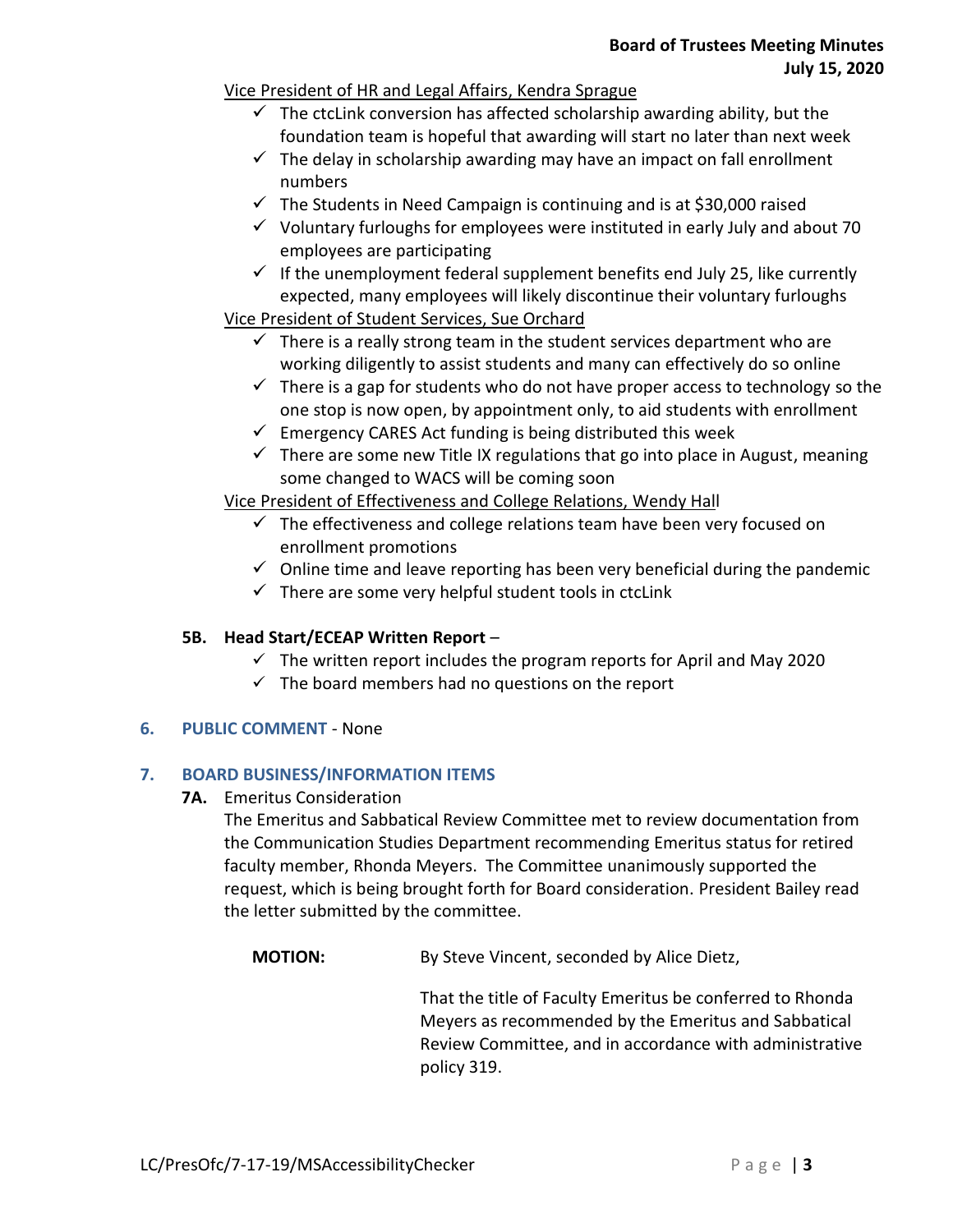#### **MOTION CARRIED unanimously.**

## **7B. Board Self-Evaluation**

The Board took time to reflect on their individual performance as trustees, and completed a self-evaluation instrument. Results will be compiled and shared at the next meeting. Vice President Wendy Hall thanked the Board of Trustees for taking the evaluation process seriously from an accreditation standpoint.

# **7C. Report of Annual Accomplishments 2019-20**

President Bailey explained that the annual report encapsulates information that the Board has been apprised of throughout the year. He did expect this to be a dismal report, especially in the current pandemic environment. The report, however, reflected the many accomplishments LCC had this year, despite everything negative that has come from the COVID-19 pandemic situation.

Board member Steve Vincent commented on how impressed he was with all of the accomplishments listed in the report. Board member Heather Mansy mentioned that LCC hit the mark on many goals that had been previously set. She mentioned that LCC has great leadership and it shows.

Chair George Raiter called for a ten minute break at 9:43.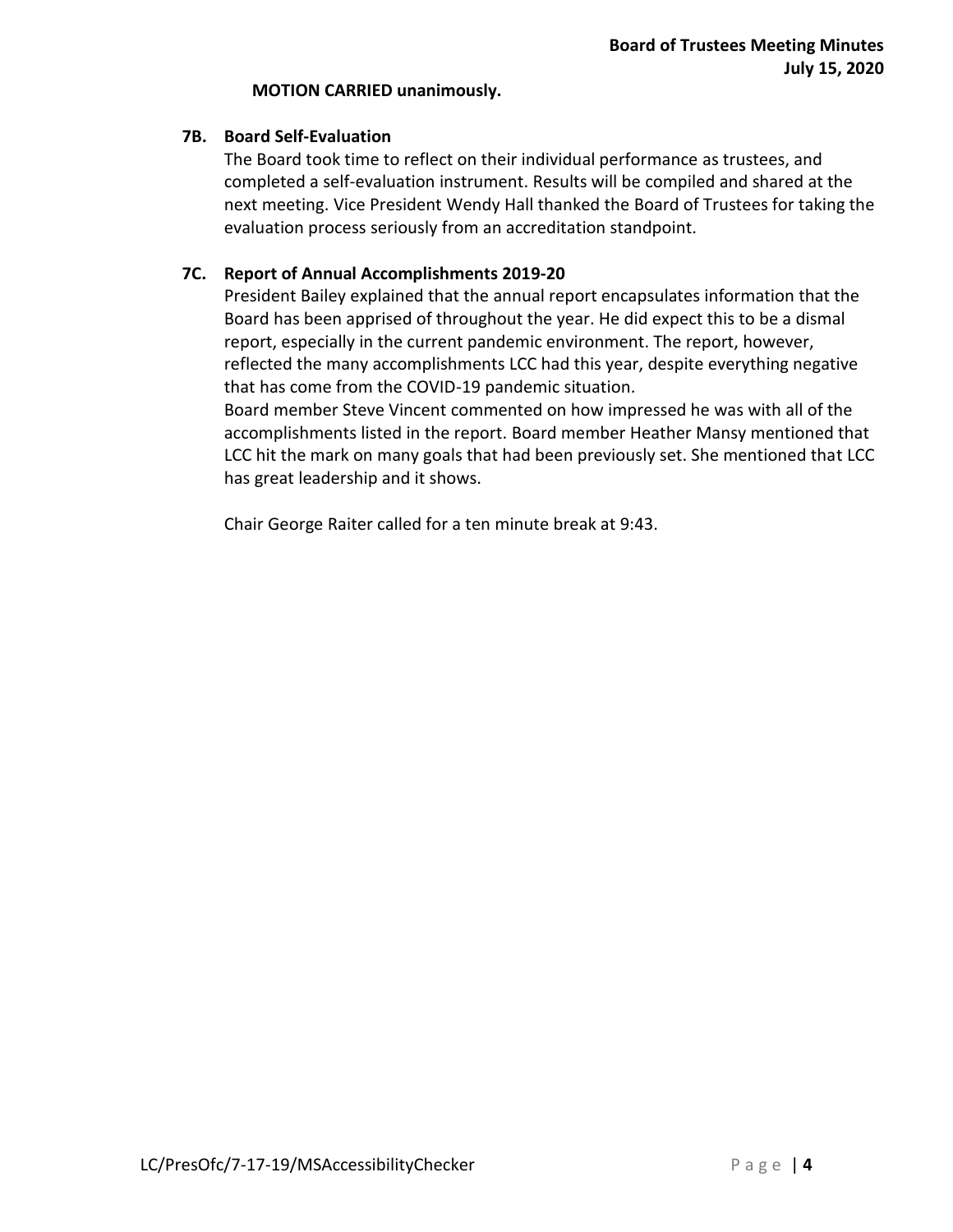## **8. SETTING DIRECTION/VISION**

### **8A. Review Monitoring Report Dashboard & Recommended KPI Revisions**

Wendy Hall provided an executive summary of the data contained in the 2019-20 Key Performance Indicator Dashboard. There were no major changes to data performance. Under core theme one, all areas either met stretch goal achieved or mission fulfillment goal achieved. Under Core theme two, some areas did display the mission fulfillment goal was not achieved. An additional document was provided to the board providing an action plan for the KPIs falling below mission fulfillment. Under core theme three, all areas either met stretch goal achieved or mission fulfillment goal achieved. Under core theme four, only one area displayed the mission fulfillment goal was not achieved. As mentioned, the action plan for this is provided in the additional document.

KPI Revisions – This year, there are no KPI revisions.

Board member Steve Vincent mentioned that this report displayed exceptional performance for this year, especially with the COVID-19 pandemic occurring.

**8B. 2019-20 Strategic Plan (including Strategic Initiatives and Annual Priorities)**

The Strategic Plan now incorporates the strategic initiatives, the annual priorities and the KPIs. In addition, categories have been added to help illustrate the connectivity between different planning processes that occur throughout the college. Board members were provided the 2019-20 Strategic Plan for reference due to the decision to delay finalizing the 2020-21 plan until September. President Bailey explained that the plan was updated last year and usually has a 3-5 year shelf life. Board member Steve Vincent mentioned that when you are focused on short term survival it is hard to focus on strategic planning.

**MOTION:** By Mike Karnofski, seconded by Alice Dietz,

That the word "learners" be changed to "students" under core theme two in the strategic plan.

### **MOTION CARRIED unanimously.**

### **8C. 2020-21 Draft Annual Priorities**

The Executive Leadership Team (Cabinet) has updated the document based on reviews and input by the campus community. Due to the COVID-19 Pandemic and the uncertainty of budget and enrollments at this time, final action for approval will be delayed until September.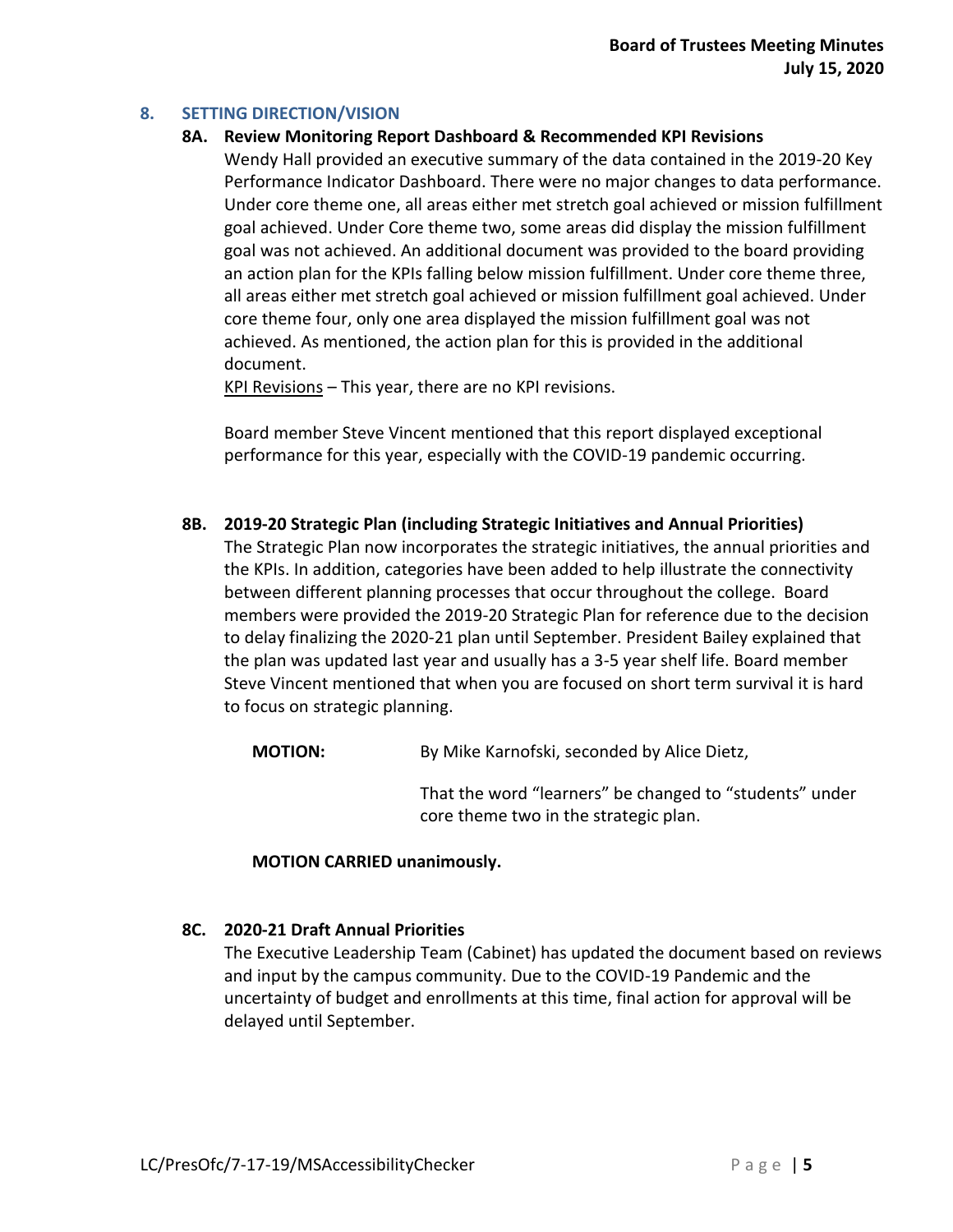## **8D. Strategic Visioning**

President Bailey started this discussion by explaining that LCC has been primarily focused on the short term and reopening safely in the current environment. In the long term, a main focus will be improvements on the Vocational building. There is a possibility of LCC being in the running for design funding in the next biennium, holding spot number 8 on the capital list. President Bailey will be requesting support from the board with advocacy efforts to support this cause. Board member Heather Mansy asked if it is a possibility that funding will be deducted from capital projects due to the pandemic. President Bailey mentioned that, since capital funding is separate from the tax funded operating funding, it would likely not be affected.

### **9. EXECUTIVE SESSION**

## **9A. President's Contract**

At 10:33, Chair Raiter called for the Board to go into executive session pursuant to RCW 42.30.110(1)(g) to review the performance of a public employee. The executive session will last for 20 minutes. **Action anticipated**. At 10:53 (as per email request by Kim Witherspoon) Chris Bailey publicly announced a fifteen minute extension (11:08), and at 11:08, he announced an additional 12 minute extension (11:20).

### **10. ADJOURN EXECUTIVE SESSION**

Chair Raiter re-opened the public meeting at 11:21 a.m.

## **11. ACTION as a RESULT of EXECUTIVE SESSION**

**MOTION:** By Heather Mansy, seconded by Steve Vincent,

That an addendum to **Christopher C. Bailey's** employment contract to extend the appointment of September 1, 2011 through midnight **August 31, 2023** be approved. The annual salary shall be maintained at two hundred eleven thousand three hundred sixty-two dollars (\$211,362), effective September 1, 2020, with economic openers for future salary and benefit adjustments.

### **MOTION CARRIED unanimously.**

Chair Raiter mentioned that the Board members are very pleased with President Bailey's performance and the non-increase in salary is a reflection of the current environment and pandemic and not a reflection of performance.